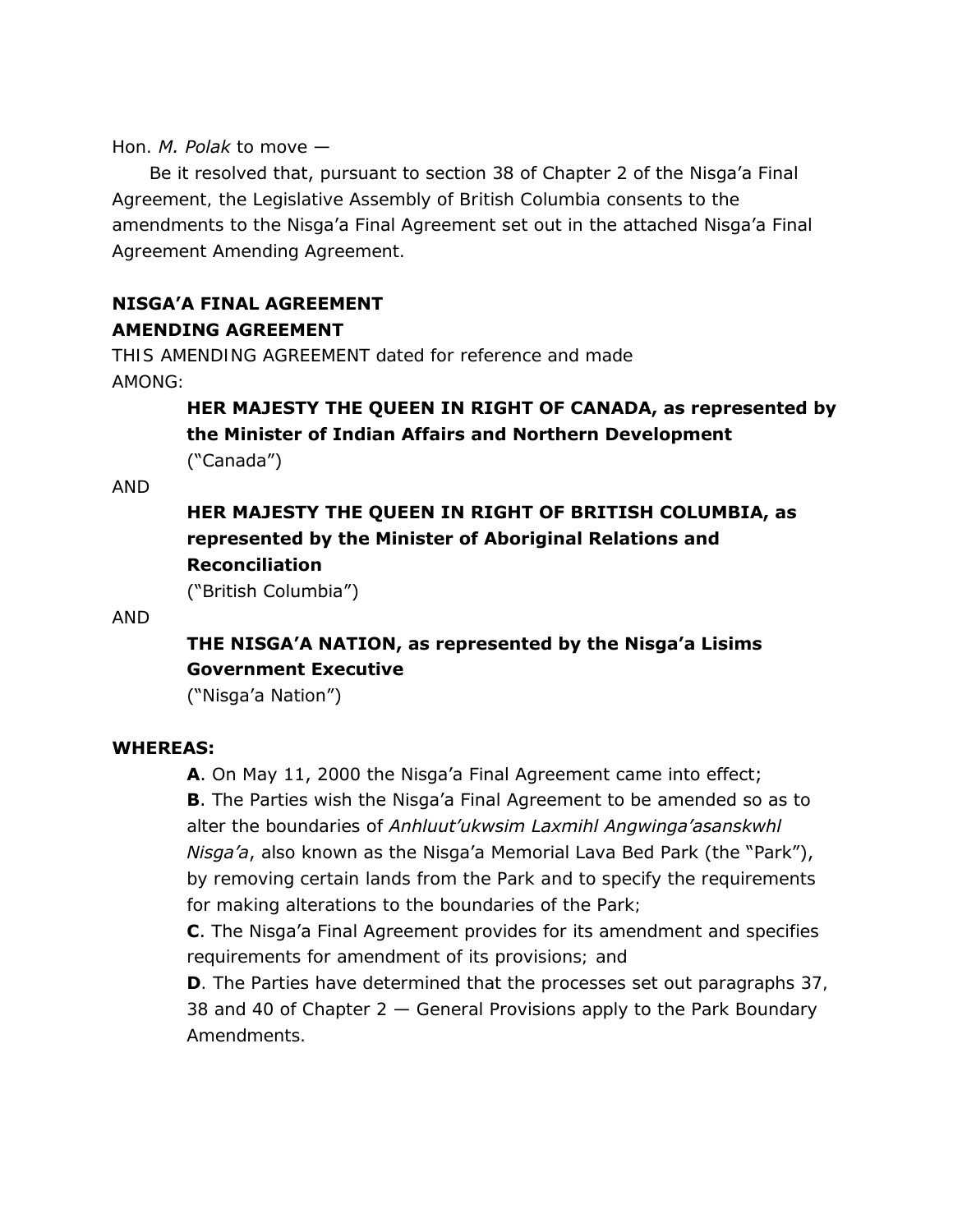#### **NOW THEREFORE the Parties agree as follows:**

## **PART I — DEFINITIONS**

**1**. In this Amending Agreement:

a) "Nisga'a Final Agreement" means the Nisga'a Final Agreement among the Nisga'a Nation, Her Majesty the Queen in right of Canada and Her Majesty the Queen in right of British Columbia, as it took effect on May 11, 2000;

b) "Appendix G-l" means the Appendix of that letter and number forming part of the Nisga'a Final Agreement;

c) "Appendix G-l Amendment" means the amendment to Appendix G-l set out in the Schedule to this Amending Agreement;

d) "Paragraph 104 Amendment" means the amendment to paragraph 104 of Chapter 3 — Lands set out in the Schedule to this Amending Agreement; e) "Park Boundary Amendments" means the Appendix G-l Amendment and the Paragraph 104 Amendment; and

f) a reference to a Chapter by number or name is a reference to the Chapter of that number or name in the part of the Nisga'a Final Agreement

containing the Preamble and Chapters 1 to 22.

**2**. Words and expressions appearing in this Amending Agreement that are not defined in this Amending Agreement but are defined in the Nisga'a Final Agreement have the meanings ascribed to them in the Nisga'a Final Agreement.

### **PART II — AMENDMENT**

**3**. On March 29, 2011, the elected members of Nisga'a Lisims Government adopted a resolution in accordance with paragraph 40 of Chapter  $2 -$ General Provisions giving consent to an amendment to Appendix G-1 which is reflected in part of the Appendix G-1 Amendment.

**4**. The Nisga'a Nation will recommend to the elected members of Nisga'a Lisims Government that they adopt a resolution in accordance with paragraph 40 of Chapter  $2 -$  General Provisions giving consent to the entirety of the Appendix G-1 Amendment and the Paragraph 104 Amendment.

**5**. British Columbia will recommend to the Legislature of British Columbia that it adopt a resolution giving consent to the Park Boundary Amendments in accordance with paragraph 38 of Chapter  $2 -$  General Provisions.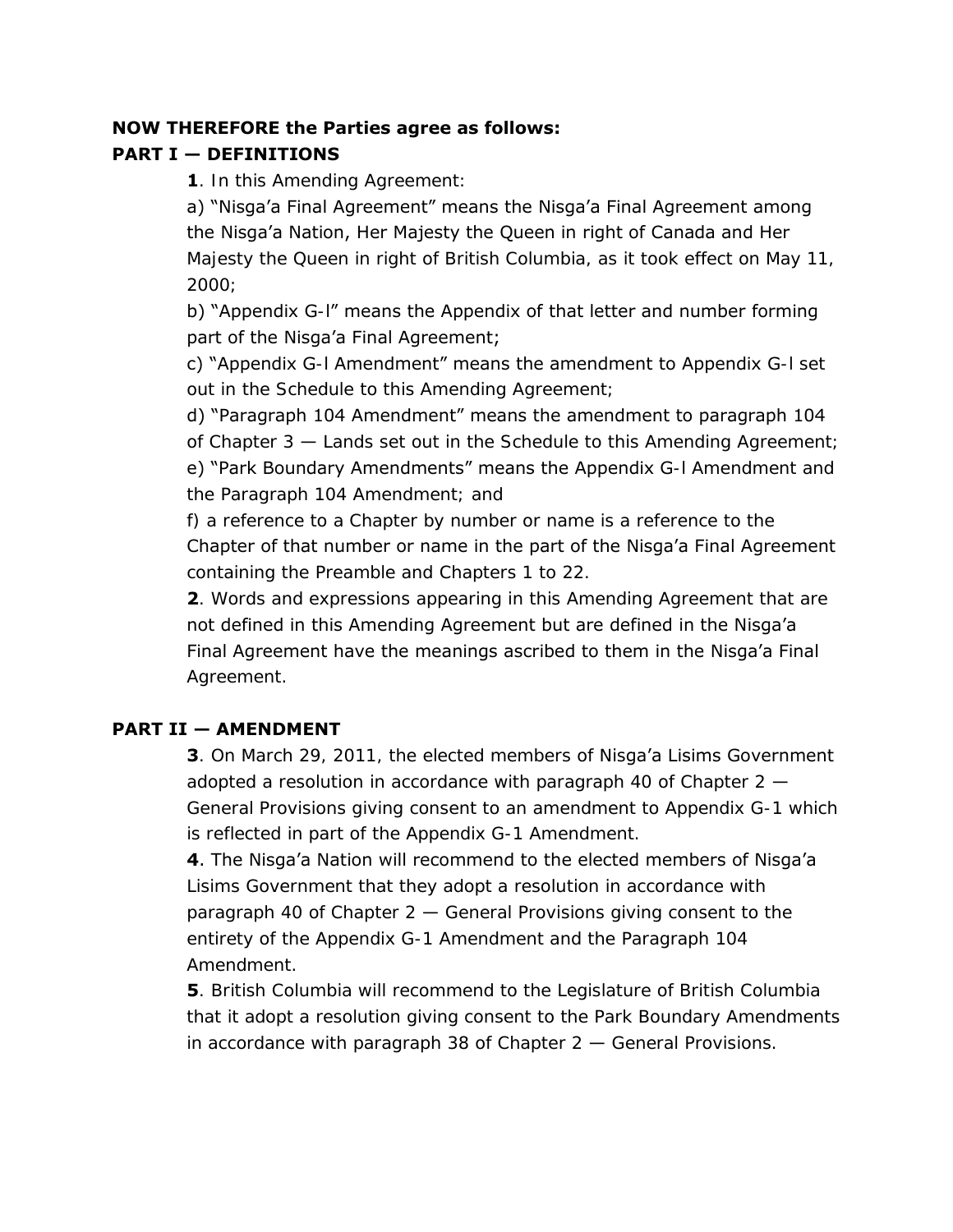**6**. Canada will recommend to the Governor in Council that it pass an order giving consent to the Park Boundary Amendments in accordance with paragraph 37 of Chapter 2 — General Provisions.

**7**. The Park Boundary Amendments will take effect in accordance with paragraph 41 of Chapter 2 — General Provisions.

#### **PART III — GENERAL**

**8**. This Amending Agreement may be executed in as many counterparts as may be necessary, and may be signed by facsimile or other means of electronic communication producing a printed copy, each of which so signed will be deemed to be an original, and such counterparts together will constitute one and the same instrument and each of which so executed will be deemed to be an original and such counterparts together will constitute one and the same instrument.

**FOR HER MAJESTY THE QUEEN IN RIGHT OF CANADA, as represented by the Minister of Indian Affairs and Northern Development / POUR SA MAJESTÉ LA REINE DU CHEF DU CANADA, représentée par le ministre des Affaires indiennes et du Nord canadien : signed in the province of Ontario, this \_\_\_ day of \_\_\_\_\_\_\_, 2011 / signé dans la province de Ontario, ce \_\_\_ jour de \_\_\_\_\_, 2011.** 

The Honourable \_\_\_\_\_, Minister of Indian Affairs and Northern Development / l'honorable \_\_\_\_\_, ministre des Affaires indiennes et du Nord canadien Witnessed by / Témoin

**FOR HER MAJESTY THE QUEEN IN RIGHT OF BRITISH COLUMBIA, as represented by the Minister of Aboriginal Relations and Reconciliation / POUR SA MAJESTÉ LA REINE DU CHEF DE LA COLOMBIE-BRITANNIQUE, représentée par le ministre des Aboriginal Relations and Reconciliation : signed in the province of British Columbia, this \_\_\_ day of \_\_\_\_\_, 2011 / signé dans la province de la Colombie Britannique, ce \_\_\_ jour de \_\_\_\_\_, 2011.** 

The Honourable \_\_\_\_\_, Minister of Aboriginal Relations and Reconciliation / l'honorable \_\_\_\_\_, ministre des Aboriginal Relations and Reconciliation Witnessed by / Témoin \_\_\_\_\_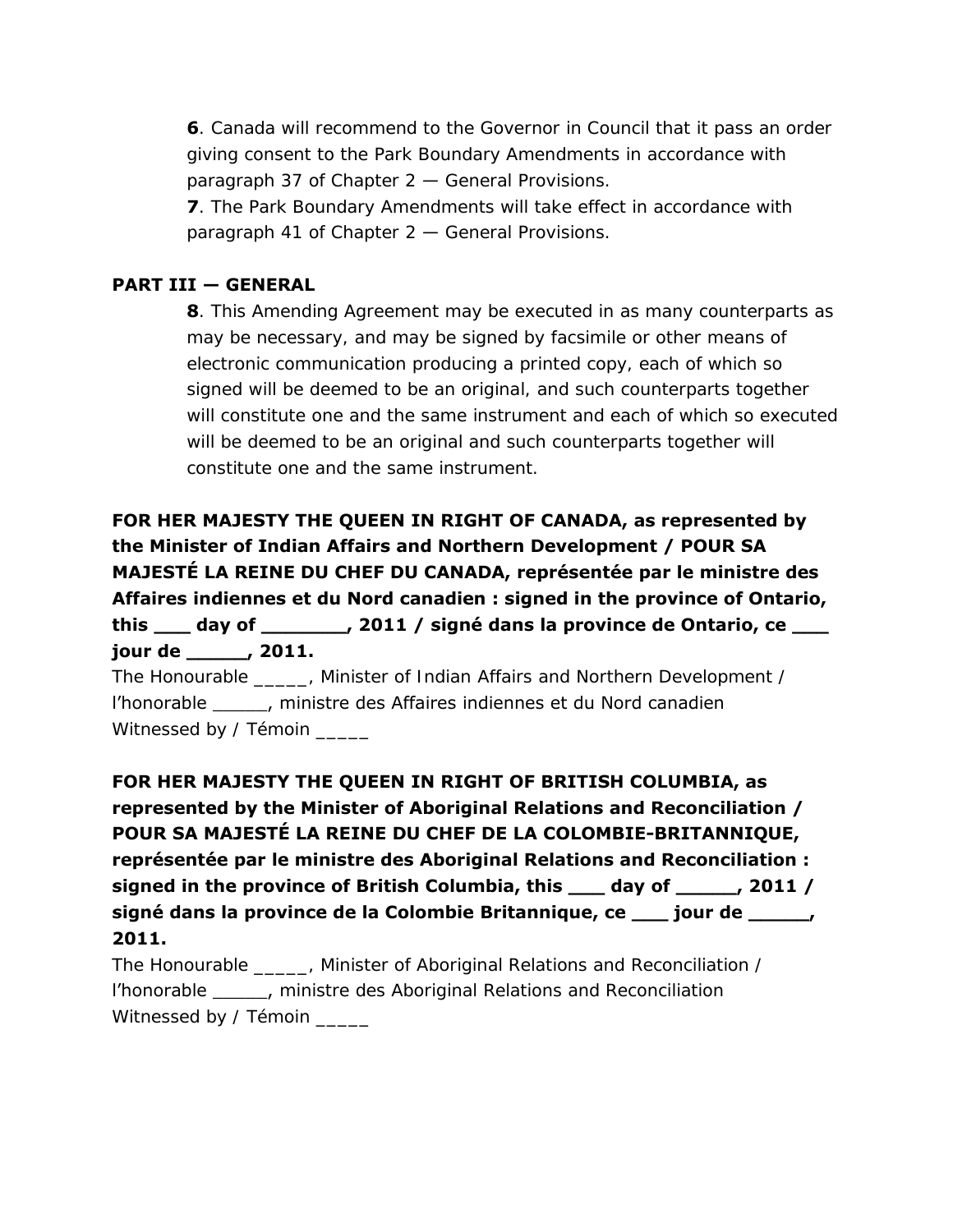**FOR THE Nisga'a NATION, as represented by the Nisga'a Lisims Government Executive / LA NATION Nisga'a, représentée par l'exécutif du gouvernement Nisga'a Lisims : signed in the province of British Columbia, this \_\_\_day of \_\_\_\_\_, 2011 / signé dans la province de la Colombie Britannique, ce \_\_\_ jour de \_\_\_\_\_, 2011.** 

H. Mitchell Stevens, President / H. Mitchell Stevens, Président Witnessed by / Témoin \_\_\_\_\_

#### **Schedule**

1. Paragraph 104 of Chapter 3 — Lands is deleted and the following substituted:

104. The boundaries of the Park are as set out in Appendix G-l, which may be amended by agreement of the Nisga'a Nation and British Columbia.

2. Appendix G-l is amended by deleting "The whole containing approximately 17,893 hectares." and substituting the following: except (1) the Nisga'a Highway No. 113 as shown on Plan 6 Tube 1870 deposited in the Crown Land Registry; (2) from the north boundary of Plan 6 Tube 1870 heading in a northerly direction to the middle thread of Jay Creek, a 20 metre wide area of land centred on Nisga'a Highway No. 113; (3) from the middle thread of Jay Creek heading in a northerly, westerly and easterly direction to the east and west boundaries of the park, a 25 metre wide strip of land centred on all branches of Nisga'a Highway No. 113; (4) all land on which a provincial public undertaking, as defined in the *Transportation Act*, related to Nisga'a Highway No. 113 is located; (5) Anlaw Road as shown on Plan 11 Tube 1711 deposited in the Crown Land Registry; (6) the New Aiyansh Village proposed south access road shown in Figure 4.1 of the October 2006 report titled "New Aiyansh Village Government, Proposed South Access Road, Nisga'a Memorial Lava Bed Park - Boundary Adjustment Request", on file 84220-25-0386 in BC Parks office in Victoria; and (7) all those parcels or tracts of Crown land, together with all that foreshore or land covered by water, contained within the following described boundaries and containing 10.5 hectares more or less: commencing at the intersection of the northerly boundary of the park having a grid bearing of 63°00'00" and a length of 2.175 kilometres, and a line having a grid bearing of 159°46'28" through Zone 9 NAD 83 UTM coordinate N6106080.8m and E 503099.3m;